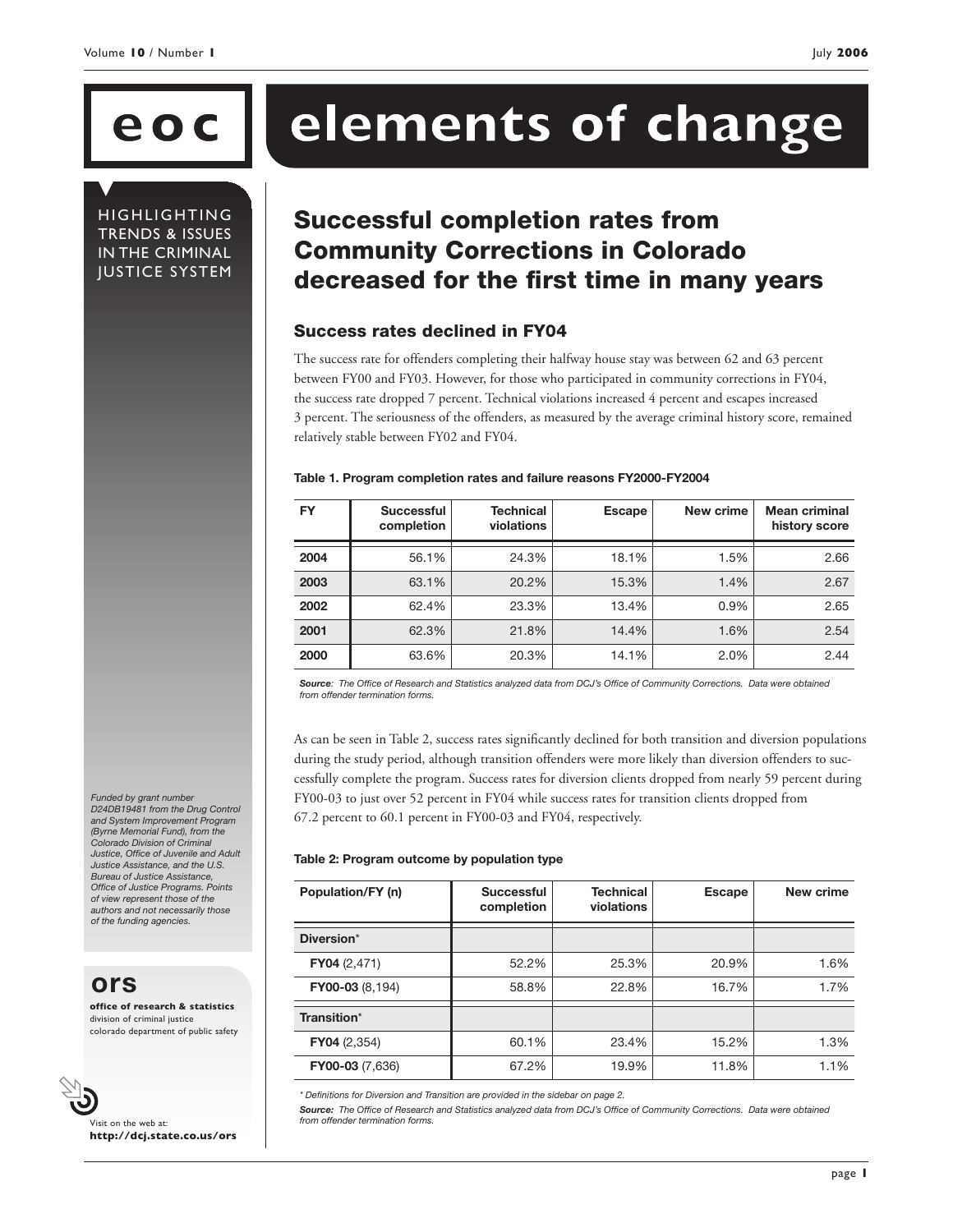#### *Brief description of Community Corrections:*

?

*Community Corrections in Colorado refers to a system of 33 specific halfway house facilities that provide residential and non-residential services to convicted offenders. These facilities, often referred to as programs, receive state funds but are based and operated in local communities. These programs provide an intermediate residential sanction at the front end of the system between probation and prison, called diversion, and reintegration services at the tail end of the system between prison and parole, called transition. Community corrections placements allow offenders access to community resources, including treatment and employment opportunities, while living in a 24-hour staff secure correctional setting.* 

*Each offender must sign out and in when leaving and returning to the facility, and staff monitors the location of off-site offenders by field visits and telephone calls. Several facilities use electronic monitoring and a few programs use geographic satellite surveillance to track offenders when they are away from the halfway house.*



#### Why did success rates fall in FY04?

**Risk and need scores remained stable.** There are many possible explanations for the decline in success rates, but changes in the seriousness of the offenders, or their level of need as measured by the average Level of Supervision Inventory (LSI), did not account for the increase in technical violations and escapes in FY04.

**Drug violations remained relatively stable.** In FY04, terminations that resulted from technical violations related to drug use increased about four percent, from 33.1 percent in FY03 to 37.4 percent in FY04, but over the course of the five-year study period, terminations due to drug use remained fairly stable at about one-third of the technical violations (see Table 3, first column).

Table 3 also shows, of the drug-related technical violations, the proportion of those violations were due to specific drugs over the course of the study period. Alcohol was the most frequently cited drug leading to termination from the halfway house program during each of the five study years. Terminations related to marijuana declined; cocaine terminations fluctuated between 27 and 33 percent; the proportion of drug violations due to amphetamines nearly doubled.

#### **Table 3: Drug-related technical violation (TV) terminations (n=4563) and drug types involved**

| <b>FY</b> | TV drug      | Alcohol      | Marijuana    | Cocaine      | Amphetamine  |
|-----------|--------------|--------------|--------------|--------------|--------------|
|           | terminations | terminations | terminations | terminations | terminations |
|           | 35.5%        | 38.0%        | 19.9%        | 29.6%        | 20.5%        |
|           | (1622)       | (617)        | (323)        | (480)        | (332)        |
| 2004      | 37.4%        | 37.8%        | 15.0%        | 27.1%        | 27.3%        |
| (1174)    | (439)        | (166)        | (66)         | (119)        | (120)        |
| 2003      | 33.1%        | 43.7%        | 19.9%        | 28.5%        | 20.5%        |
| (836)     | (277)        | (121)        | (55)         | (79)         | (57)         |
| 2002      | 34.8%        | 31.8%        | 18.7%        | 32.4%        | 18.3%        |
| (939)     | (327)        | (104)        | (61)         | (106)        | (60)         |
| 2001      | 34.5%        | 39.6%        | 21.1%        | 33.2%        | 14.8%        |
| (865)     | (298)        | (118)        | (63)         | (99)         | (44)         |
| 2000      | 37.5%        | 38.4%        | 27.8%        | 27.4%        | 18.1%        |
| (749)     | (281)        | (108)        | (78)         | (77)         | (51)         |

*Note: Drug categories are not mutually exclusive. That is, offenders can be terminated for the use of multiple drugs. Therefore, the numbers and percents in the row cells will not equal the totals for the year or the study period. Source: The Office of Research and Statistics analyzed data from DCJ's Office of Community Corrections.*

**Participation in services declined.** Participation in services was statistically linked to program success. Offenders who participated in substance abuse, mental health, sex offender, domestic violence, cognitive, family, or budget services were more likely to complete the program successfully. The relationship between program participation and success also was found in DCJ's prior study of community corrections' outcomes (Woodburn and English, 2002).

Although the current study again found that program participation was statistically associated with positive program outcomes, specific information on treatment delivery, the level of participation in treatment for each client, the intensity or length of services, or information on treatment completion was unavailable. Nevertheless, offenders who participated in at least one program or service were significantly more likely to successfully complete the halfway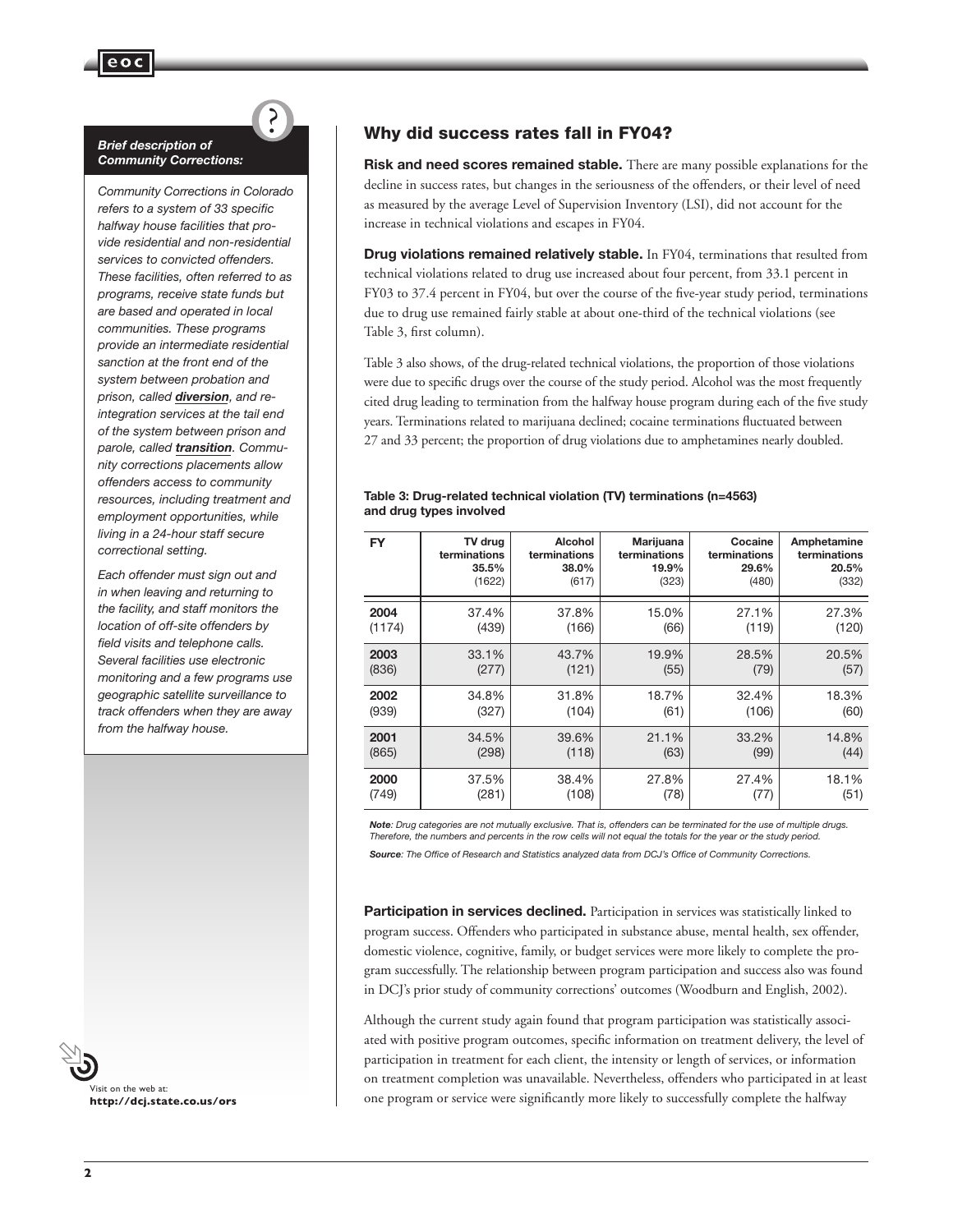house program; offenders who participated in at least three had the best outcomes. Success rates were higher, on average, by approximately 8-10 percentage points over the average overall success rates for both diversion and transition clients who participated in any program. Specific programs seemed particularly beneficial to certain categories of offenders in FY04:

- Transition offenders who participated in family services had a success rate of 73.7 and diversion offenders who participated in family services had a success rate of 65.6 percent.
- Transition offenders participating in education programs were significantly more likely to succeed and less likely to escape.
- Offenders participating in budgeting programs succeeded at a rate of 61.7 percent (diversion) and 69.6 percent (transition), improving success rates by nearly 10 percentage points.
- Transition offenders participating in mental health programs improved success rates by 8 percentage points.
- Participation in domestic violence programs improved outcomes for both transition and diversion offenders by 8 percentage points.
- Diversion offenders particularly benefited from cognitive programming: those who received this service succeeded at a rate of 63.9 percent (men) and 64.0 percent (women) compared to 48.1 percent (men) and 51.3 percent (women) for those not receiving this programming.

However, program participation declined dramatically during the study period, as reflected in Figure 1. In particular, participation in budgeting services declined from 59.1 percent in FY00 to 23.1 percent in FY04; participation in domestic violence programming declined from a high of 38.1 percent in FY01 to 20.6 percent in FY04, and participation in family services decreased from 58 percent in FY03 to 50 percent in FY04.





*Offenders who participated in at least one program or service were significantly more likely to successfully complete the halfway house* 

*"*

*program; offenders who participated in at least three had the best outcomes. However, program participation declined during the study period. "*

> Sex offender services provided (not elective) Family services provided Academic services provided Domestic violence services provided Mental health services provided Employment services provided **Cognitive** services provided Financial services provided Substance abuse services provided **Figure 1 Key** *Source: The Office of Research and Statistics analyzed data from DCJ's Office of Community Corrections. Data were obtained from client termination forms.*

**elements of change**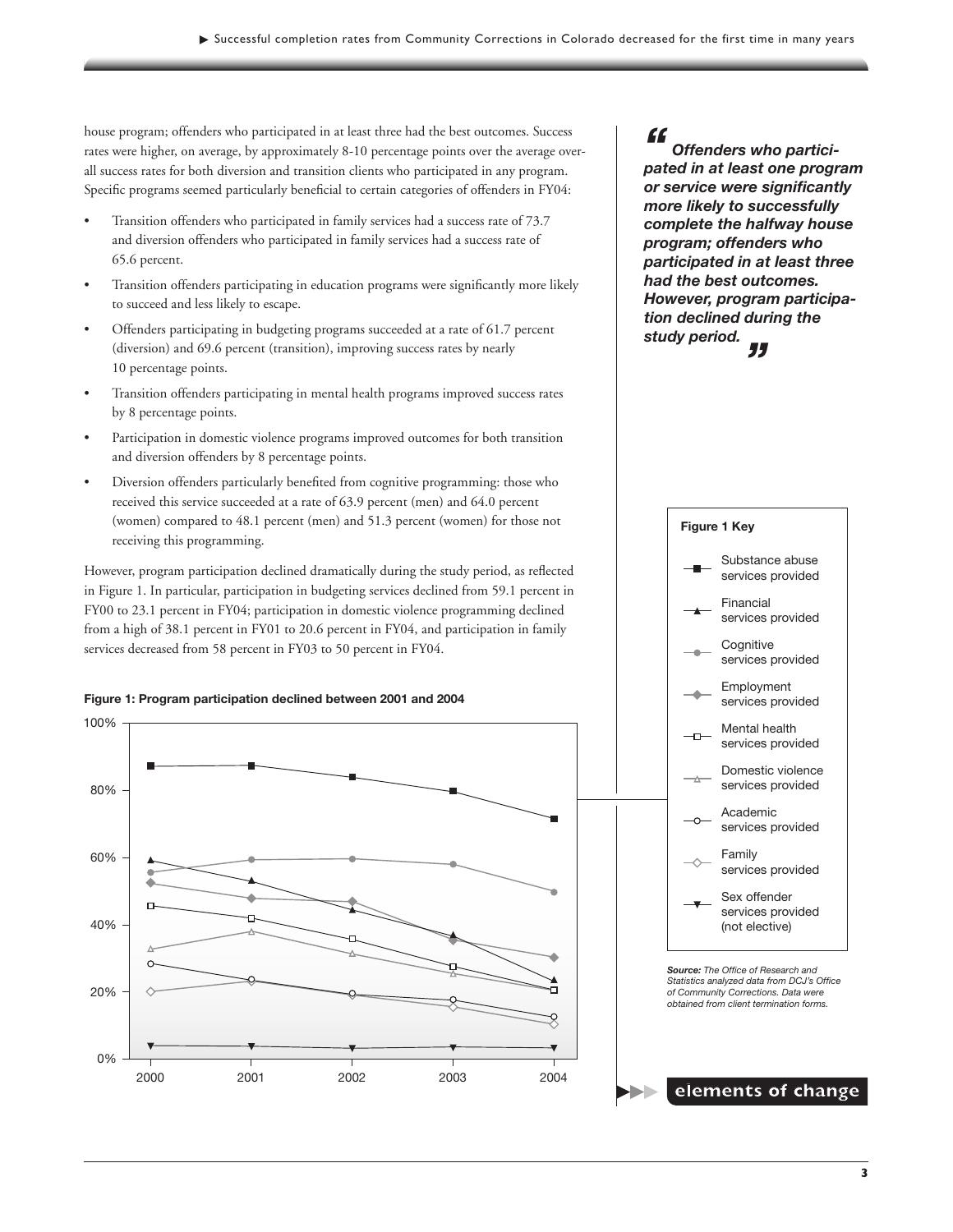#### *The study: Where did the findings in this EOC come from?*

**eoc**

*The Division of Criminal Justice (DCJ) Office of Research and Statistics (ORS) conducts a study on community corrections about every five years. Data are from termination forms provided by each program to the Office of Community Corrections (OCC). This study includes data from 20,655 cases terminated from community corrections between fiscal years 2000 and 2004. The data were analyzed to explore who fails and who succeeds in community corrections. For this study we looked at two outcomes.* 

#### *• Successful Program*

*Termination. The first measure of success or failure for participants in community corrections is whether or not they successfully complete the residential placement.*

*• New Filing After 1- and 2- Years. Recidivism was measured as a new misdemeanor or felony filing within 12 or 24 months of successful program completion.*

1 University of Colorado Health Sciences Center, Addiction Research and Treatment Services, Peer1/The Haven Outpatient Treatment Community, "Executive Summary: Proposal for a Differential Rate for Therapeutic Community Treatment," available from Ken Gaipa.

*Table 4 source: The Office of Research and Statistics analyzed data from DCJ's Office of Community Corrections. Data were obtained from offender termination forms.*

Visit on the web at: **http://dcj.state.co.us/ors**

### Can the state budget affect offender outcomes?

State budget cuts reduced funding for mental health and substance abuse programming in the community. Most likely, offenders were required to pay more for local treatment services as a way to offset the budget cuts to state agencies.

Further, in FY03, legislative changes led to an 8 percent decrease in the per diem rate paid to community corrections providers and a 25 percent increase in what each offender must pay for room and board (from \$13 to \$17).

There is additional evidence that these legislative changes contributed to the increase in offender failures in FY04. In FY00, DCJ's Office of Community Corrections collaborated with Peer 1 and The Haven, two community corrections programs that provide therapeutic community services to high level drug offenders, to use Drug Offender Surcharge Funds to provide an enhanced per diem rate that would offset costs that would otherwise be levied against offenders via the subsistence fees. In particular, program administrators argued that allowing offenders to delay seeking employment and paying subsistence—and therefore avoiding trips into the community to job-seek early in their placement and focusing on treatment instead—would improve program outcomes. This experiment resulted in enhanced services and increased treatment completion rates. Further, escape rates for these programs declined by one-third, from 25.4 percent in FY00 to 15.28 percent in FY01.<sup>1</sup>

In addition, reducing the reimbursement rate to programs may have resulted in a decreased tolerance for offenders who were unemployed or otherwise unable to pay their fees. Further, given the findings from the pilot project with Peer 1 and The Haven, discussed above, the offenders' lack of ability to pay the subsistence fees may have contributed to the increase in the escape rate in FY04.

#### Treatment needs

The Level of Supervision Inventory (LSI) is used to assess client risk and needs. Higher scores indicate a higher need for supervision. The LSI collects information about the client regarding their criminal history, education and employment, finances, family and/or marriage, accommodations, leisure and recreation, companions, substance abuse, mental health attitude, and criminal orientation. Community correction programs use the LSI to determine a client's needs and develop a treatment plan for each client.

According to the client termination form, substance abuse was the number one treatment need across all years. In FY03, the termination forms included a one-time set of questions about substance abuse treatment participation. In FY03, 85.7 percent of community corrections offenders needed and received substance abuse treatment. Most (51.2 percent) received weekly outpatient therapy, as can be seen in Table 4.

#### **Table 4: Type of substance abuse treatment participation: FY03 (n=4,086)**

| <b>Treatment level</b>                | n    | Percent |
|---------------------------------------|------|---------|
| No substance abuse treatment needed   | 568  | 13.9%   |
| Drug and alcohol education            | 551  | 13.5%   |
| Weekly outpatient therapy             | 2094 | 51.2%   |
| Intensive outpatient therapy          | 494  | 12.1%   |
| Intensive residential treatment       | 150  | 3.7%    |
| Therapeutic community                 | 214  | 5.2%    |
| No treatment-assessed for psychopathy | 15   | 0.4%    |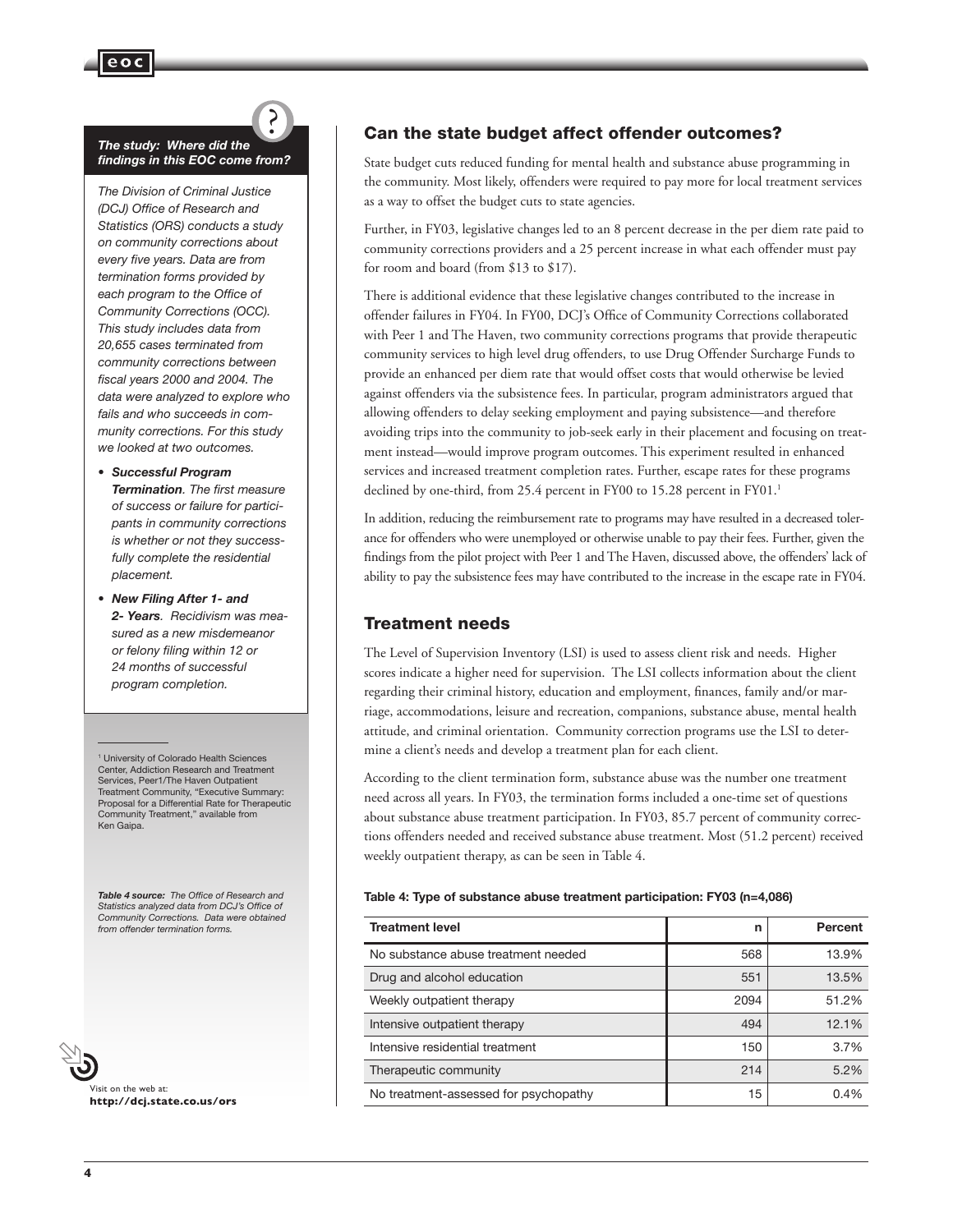#### Employment is strongly linked to successful termination

Finding employment is a critical step to being successful for an offender in community corrections. The success rate of offenders who were employed full-time (71.9%) was more than three times higher than the success rate of offenders who were unemployed (20%). Furthermore, offenders who were unemployed had three times as many technical violations (45.6%) and escapes (31.9%) as offenders who were employed (technical violations, 15.9%; escapes, 11.1%). Compared to those who were employed, unemployed offenders were twice as likely to commit a new crime while in the halfway house.

#### What happens to offenders who successfully complete residential placement in community corrections?

Most offenders remained crime-free in the two years following successful program completion. Recidivism was defined as a new felony or misdemeanor court filing within 12 months and 24 months of successful program completion. Of all offenders who successfully completed community corrections in this five-year period (12,652), 85 percent remained crime-free after being at risk for 12 months and 75 percent remained crime-free after being at risk for 24 months.

More than half of the new filings that occurred within 24 months at risk were for nonviolent felony offenses (57.5 percent). The second most common filing was for a misdemeanor or petty offense (31.8 percent). Only eleven percent (10.6 percent) of these new filings were for violent felonies.

Therapeutic communities\* and programs accepting only women had significantly lower recidivism rates than the other community corrections programs that were not specialized. Therapeutic communities are eligible for an enhanced per diem rate that can replace the offender's required subsistence payments. This allows the offender to focus on treatment during the early months of placement. Given the long-term positive outcomes for more than 90 percent of those who successfully completed the TC program, the additional funding to these programs appears to be a wise investment of state dollars.

|  | Table 5: Recidivism rates by type of specialized halfway house |  |  |  |  |  |
|--|----------------------------------------------------------------|--|--|--|--|--|
|--|----------------------------------------------------------------|--|--|--|--|--|

| <b>Specialized</b><br>halfway house         | % recidivated<br>within 12<br>months | % all other<br>halfway<br>houses within<br>12 months | % recidivated<br>within 24<br>months | % all other<br>halfway<br>houses within<br>24 months |  |
|---------------------------------------------|--------------------------------------|------------------------------------------------------|--------------------------------------|------------------------------------------------------|--|
| <b>Drug therapeutic</b><br>communities (TC) | 7.9%                                 | 15.0%                                                | 17.1%                                | 25.7%                                                |  |
| <b>Male TC</b>                              | 8.8%                                 | 14.7%                                                | 20.7%                                | 25.3%                                                |  |
| <b>Female TC</b>                            | 4.8%                                 | 14.7%                                                | 10.1%                                | 25.3%                                                |  |
| <b>Mental health TC</b>                     | 8.2%                                 | 14.7%                                                | 15.0%                                | 25.4%                                                |  |
| Female programs<br>only                     | 10.6%                                | 15.1%                                                | 17.9%                                | 26.1%                                                |  |

*Source: The Office of Research and Statistics analyzed data from DCJ's Office of Community Corrections. Data were obtained from offender termination forms.*

Recidivism is related to several factors. In this study, community corrections clients who were younger, with a higher criminal history score, a higher Level of Supervision Inventory (LSI) score, and who were not released to supervision were more likely to recidivate.

#### **Figure 2: New misdemeanor or felony court filing within 24 months post-discharge**



*Source: The Office of Research and Statistics analyzed data from DCJ's Office of Community Corrections. Data were obtained from offender termination forms.*

*"*

*Compared to those who were employed, unemployed offenders were twice as likely to commit a new crime while in the halfway house.* -<br>"

\* *Therapeutic communities are residential treatment programs that focus on treating the whole person through the use of a peer community. The core element is the social environment: it provides opportunities to learn and change through relationships with others.*